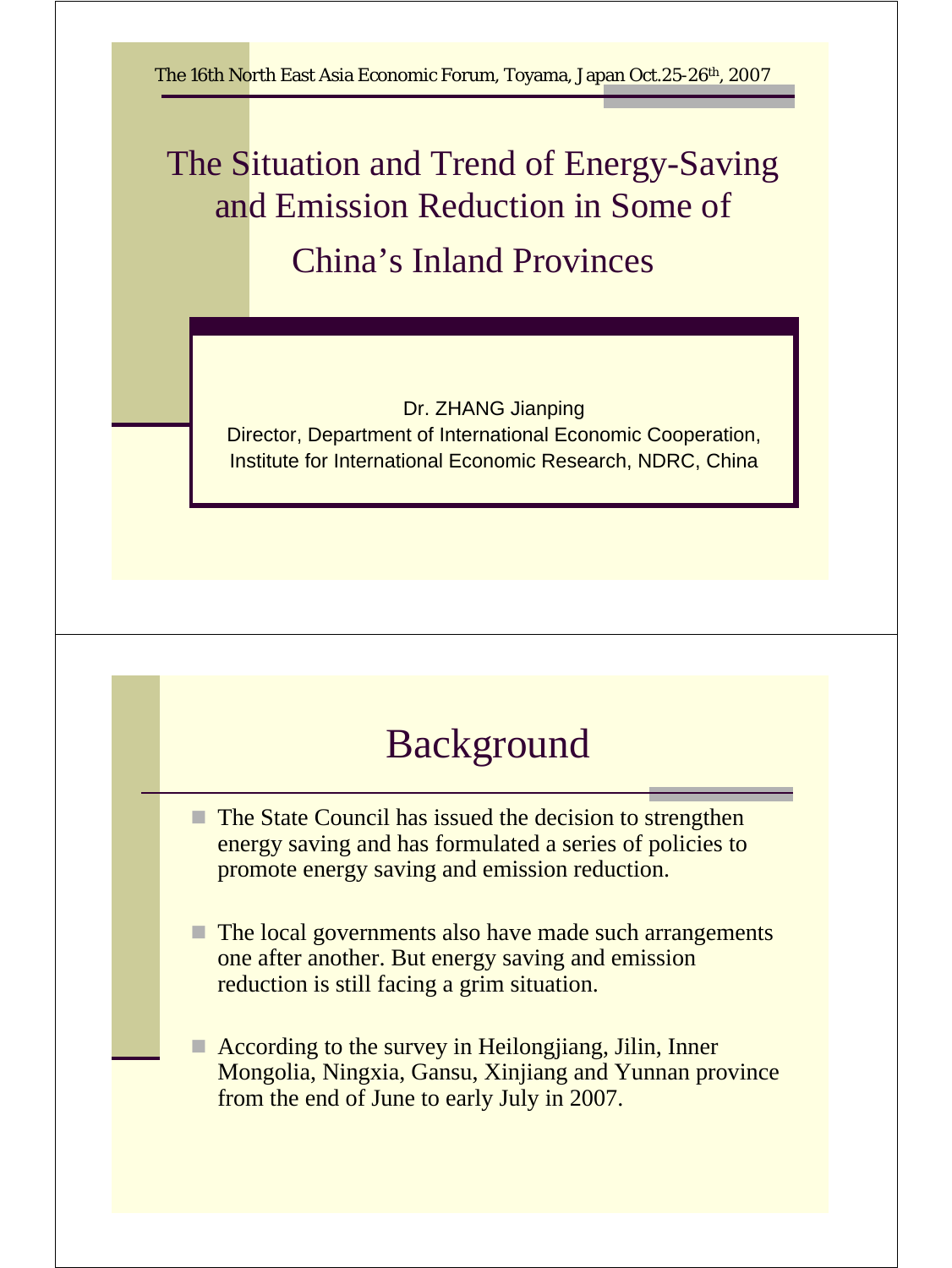

## The situations of energy saving and emission reduction in the surveyed provinces

Table 1 The situation of energy saving and emission reduction of each surveyed provinces in 2006

|  | Provinces                | The growth<br>rate of GDP<br>in $2006$ | energy consumption per unit<br>of GDP in 2006                                |                            | COD Emission in 2006         |                                            | Sulfur dioxide emission in<br>2006 |                                     |
|--|--------------------------|----------------------------------------|------------------------------------------------------------------------------|----------------------------|------------------------------|--------------------------------------------|------------------------------------|-------------------------------------|
|  |                          |                                        | Index (ton of<br>standard<br>$\text{coal}/\text{ten}$<br>thousand<br>$RMB$ ) | Rise or<br>Fall $(\pm \%)$ | Index (ten<br>thousand tons) | <b>Rise or Fall</b><br>$(\pm \frac{9}{6})$ | Index (ten<br>thousand tons)       | Rise or Fall<br>$(\pm \frac{9}{6})$ |
|  | <b>National</b><br>Level | 11.1%                                  | 1.206                                                                        | 1.33                       | 1431                         | $+1.20$                                    | 2595                               | $+1.80$                             |
|  | Heilongjiang             | 12%                                    | 1.412                                                                        | 3.04                       | 49.75                        | 1.28                                       | 51.8                               | $+1.98$                             |
|  | <b>Jilin</b>             | 15%                                    | 1.591                                                                        | 3.32                       | 41.68                        | $+2.46$                                    | 40.9                               | $+7.10$                             |
|  | <b>Inner</b><br>Mongolia | 18%                                    | 2.413                                                                        | 2.50                       | 29.31                        | 1.32                                       | 144.6                              | 0.69                                |
|  | Ningxia                  | 12.5%                                  | 4.099                                                                        | 1.01                       | 13.9                         | 2.80                                       | 38.07                              | $+11$                               |
|  | Gansu                    | 11.4%                                  | 2.199                                                                        | 2.61                       | 17.8                         | 2.20                                       | 54.6                               | 3.02                                |
|  | <b>Xinjiang</b>          | 11%                                    | 2.092                                                                        | 1.06                       | 27.27<br>(Without)<br>Corps) | $+6.23$                                    | 53.24<br>(Without)<br>Corps)       | $+5.97$                             |
|  | Yunnan                   | 11.9%                                  | 1.708                                                                        | 1.52                       | 29.5                         | $+3.50$                                    | 55.1                               | $+5.5$                              |

Source: The National Bureau of Statistics website and the materials supplied by each provinces and autonomous regions.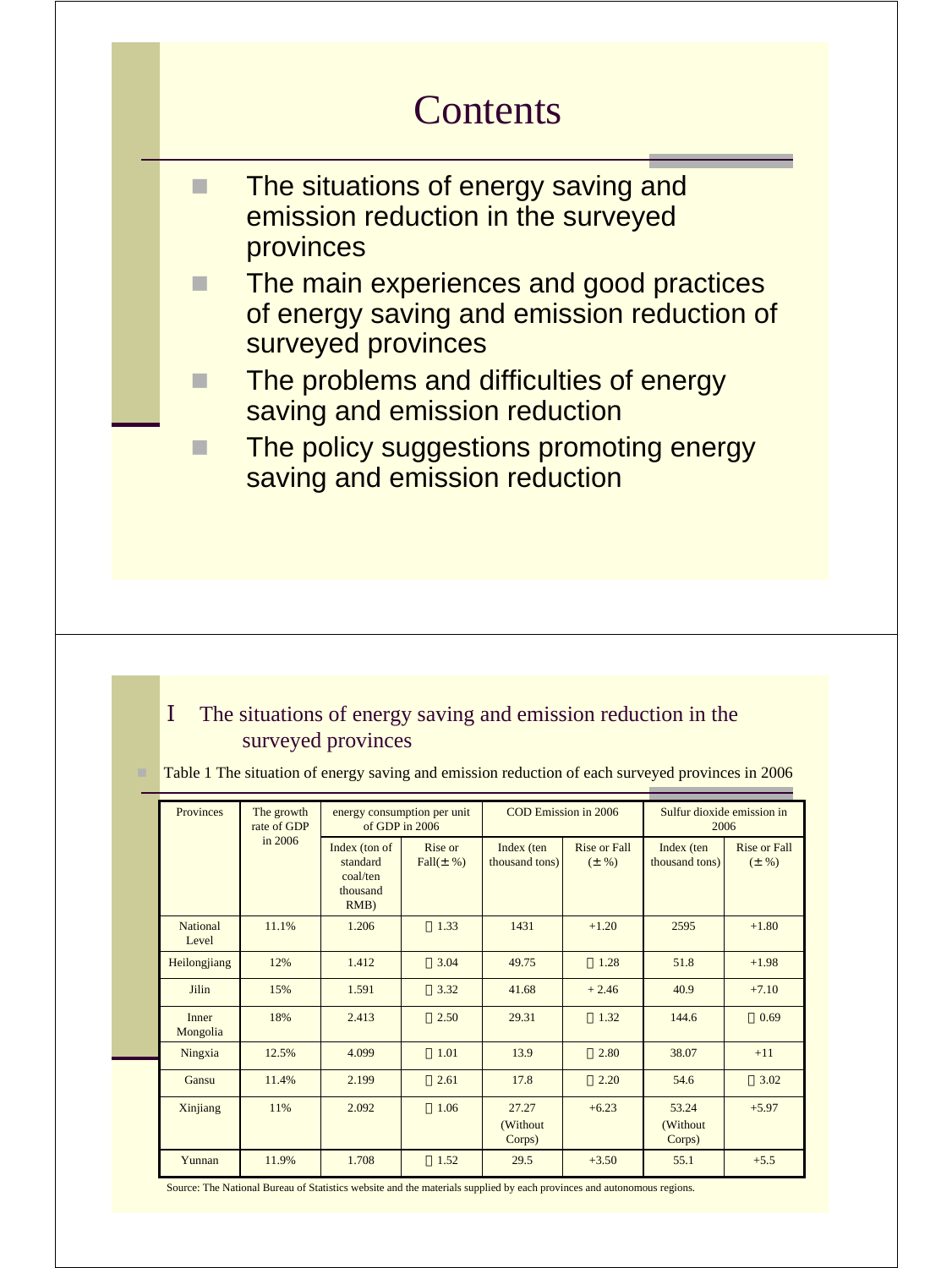## **Table 2 The goals of energy saving and emission reduction in each** surveyed provinces' eleventh five-year plan

|  | Provinces                | The target of energy<br>consumption per unit of GDP in<br>2010 |                           | The target of COD Emission in<br>2010 |                            | The target of Sulfur dioxide<br>emission in 2010 |                                     |  |  |
|--|--------------------------|----------------------------------------------------------------|---------------------------|---------------------------------------|----------------------------|--------------------------------------------------|-------------------------------------|--|--|
|  |                          | Index (ton of<br>standard<br>coal/ten<br>thousand<br>$RMB$ )   | Rise or<br>$Fall(\pm \%)$ | Index (ten<br>thousand tons)          | Rise or Fall<br>$(\pm \%)$ | Index (ten<br>thousand tons)                     | Rise or Fall<br>$(\pm \frac{9}{6})$ |  |  |
|  | <b>National</b><br>Level | 0.98                                                           | 20                        | 1263.9                                | 10.6                       | 2246.7                                           | 11.9                                |  |  |
|  | Heilongjiang             | 1.17                                                           | 20                        | 45.2                                  | 10.3                       | 49.8                                             | $\overline{c}$                      |  |  |
|  | Jilin                    | 1.16                                                           | 30                        | 36.5                                  | 10.3                       | 36.4                                             | 4.7                                 |  |  |
|  | Inner<br>Mongolia        | 1.86                                                           | 25                        | 27.7                                  | 6.7                        | 140                                              | 3.8                                 |  |  |
|  | Ningxia                  | 3.31                                                           | 20                        | 12.2                                  | 14.7                       | 31.1                                             | 9.3                                 |  |  |
|  | Gansu                    | 1.8                                                            | 20                        | 16.8                                  | 7.7                        | 56.3                                             | $\mathbf{0}$                        |  |  |
|  | <b>Xinjiang</b>          | 1.69                                                           | 20                        | $25.67*$                              | $\Omega$                   | $50.24*$                                         | $\overline{0}$                      |  |  |
|  | Yunnan                   | 1.44                                                           | 17                        | 27.1                                  | 4.9                        | 50.1                                             | $\overline{4}$                      |  |  |

Source: The National Bureau of Statistics website and the materials supplied by each provinces and autonomous regions. Note: excluded Xinjiang Corps.

- $\Box$  The goals of energy saving and emission reduction (4%) set at the beginning of 2006 was not realized in that year, which made the execution of energy-saving and emission reduction target much harder in the following four years in the eleventh five-year plan.
- The level of economic development and the economic structure are different in each surveyed provinces so that the effect of energy saving is various.
- Each surveyed province sets definitely different goal of emission reduction in their eleventh five-year plan. It is relatively easier for some provinces to carry out their plans but for some provinces that heavily depend on resources industry and heavy chemical industry, such as Gansu and Ningxia, it is much harder.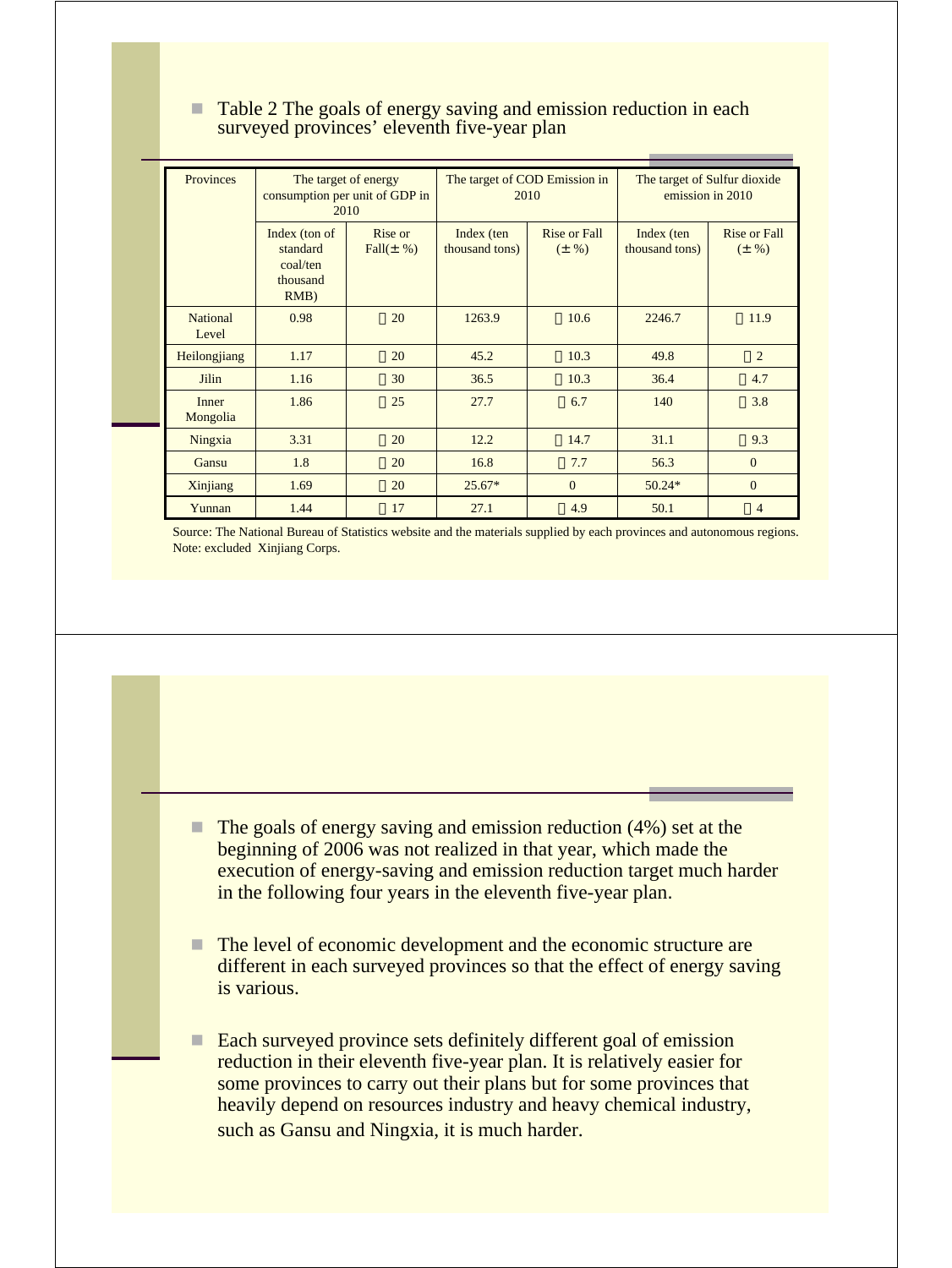The main experiences and good practices of energy saving and emission reduction of each surveyed provinces

 ) Governmental leadership and management have been strengthened and systematic and institutional constructions have been improved further.

- **Established relevant organizations**
- **Enacted and improved the relevant policies and** regulations
- **Establishment of GDP energy consumption index** bulletin system
- **Conducted pilot audit on energy consumption**



**The first blast for energy saving in Gansu Province. No.1-No.3 cooling towers of Yongchang fire power station were exploded after operated 40 years.**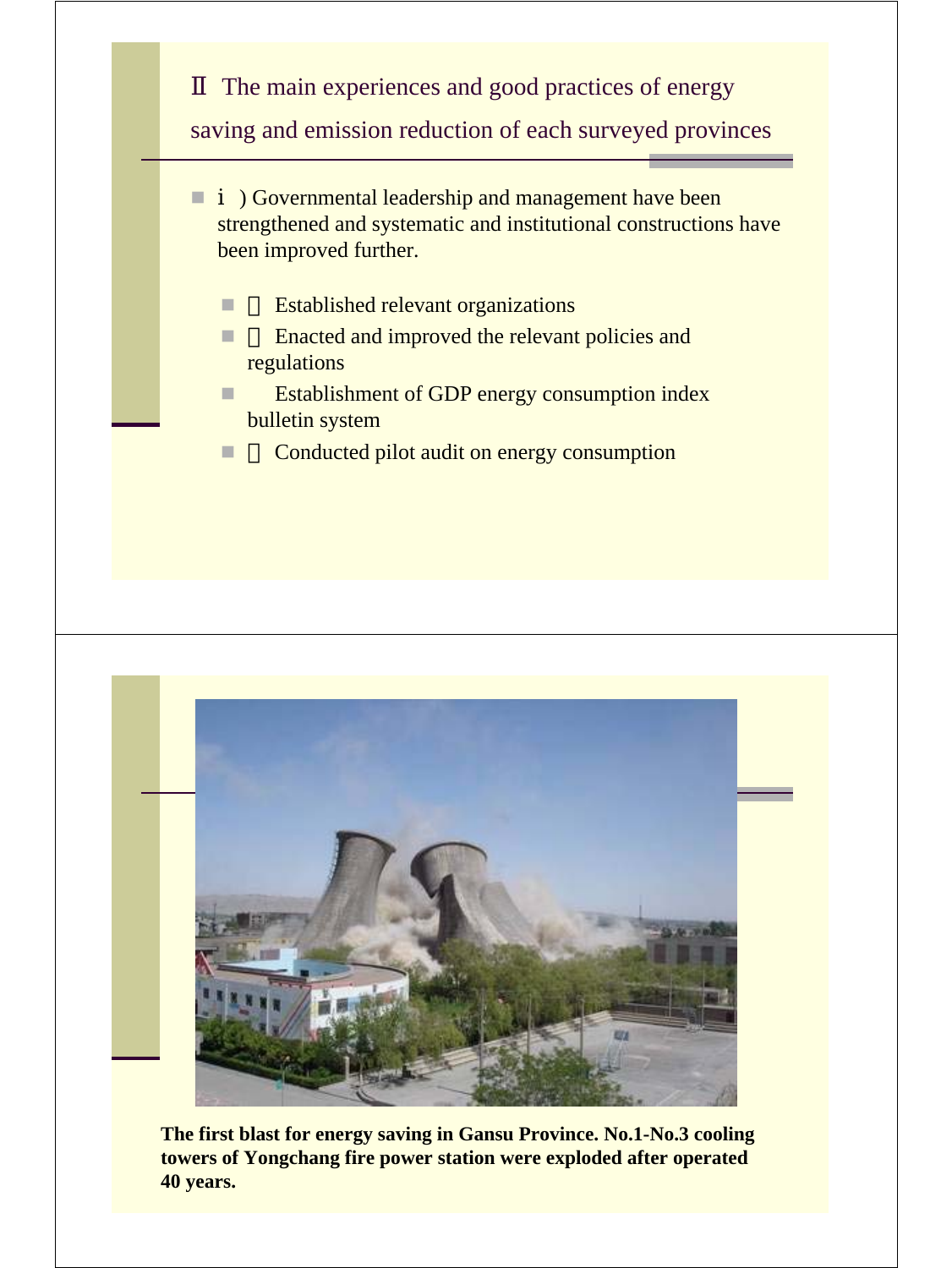**1** Adopted several other measures and aggressively promoted energy saving and emission reduction

- **Enhanced the responsibility system and decompounded** the main missions
- **EXECUTE:** Accelerated the development of circular economy
- Increasingly eliminated the laggard productivity
- **Implemented the priority energy-saving projects,** comprehensive utilization of resources and pollution control projects
- Increasing the input of energy saving and emission reduction

**Strengthened the management of the sources of project** approval

The problems and difficulties of energy saving and

emission reduction in the surveyed provinces

- **I.** ) Most of surveyed provinces reported that the energysaving goals are a little bit difficult to accomplish
	- **During the survey, most surveyed provinces reported that the** energy-saving goals are a bit difficult to accomplish.
	- $\blacksquare$  Take the Jinlin Province for example (using its own eleventh five-year plan ).

Table 3 Reduction of the energy consumption plans

| Reduction of the<br>energy consumption |         | Reduction of the<br>energy consumption                   |         | Reduction of the<br>energy consumption                |         | Reduction of the<br>energy consumption                       |         |
|----------------------------------------|---------|----------------------------------------------------------|---------|-------------------------------------------------------|---------|--------------------------------------------------------------|---------|
| per unit of GDP $(\%)$                 |         | per 10,000 yuan of<br>agricultural added<br>value $(\%)$ |         | per $10,000$ yuan of<br>industrial added value<br>(%) |         | per 10,000 yuan of<br>tertiary industrial<br>added value (%) |         |
| total                                  | average | total                                                    | average | total                                                 | average | total                                                        | average |
| 30                                     | 6.9     | 18                                                       | 3.9     | 35                                                    | 8.3     | 15.5                                                         | 3.3     |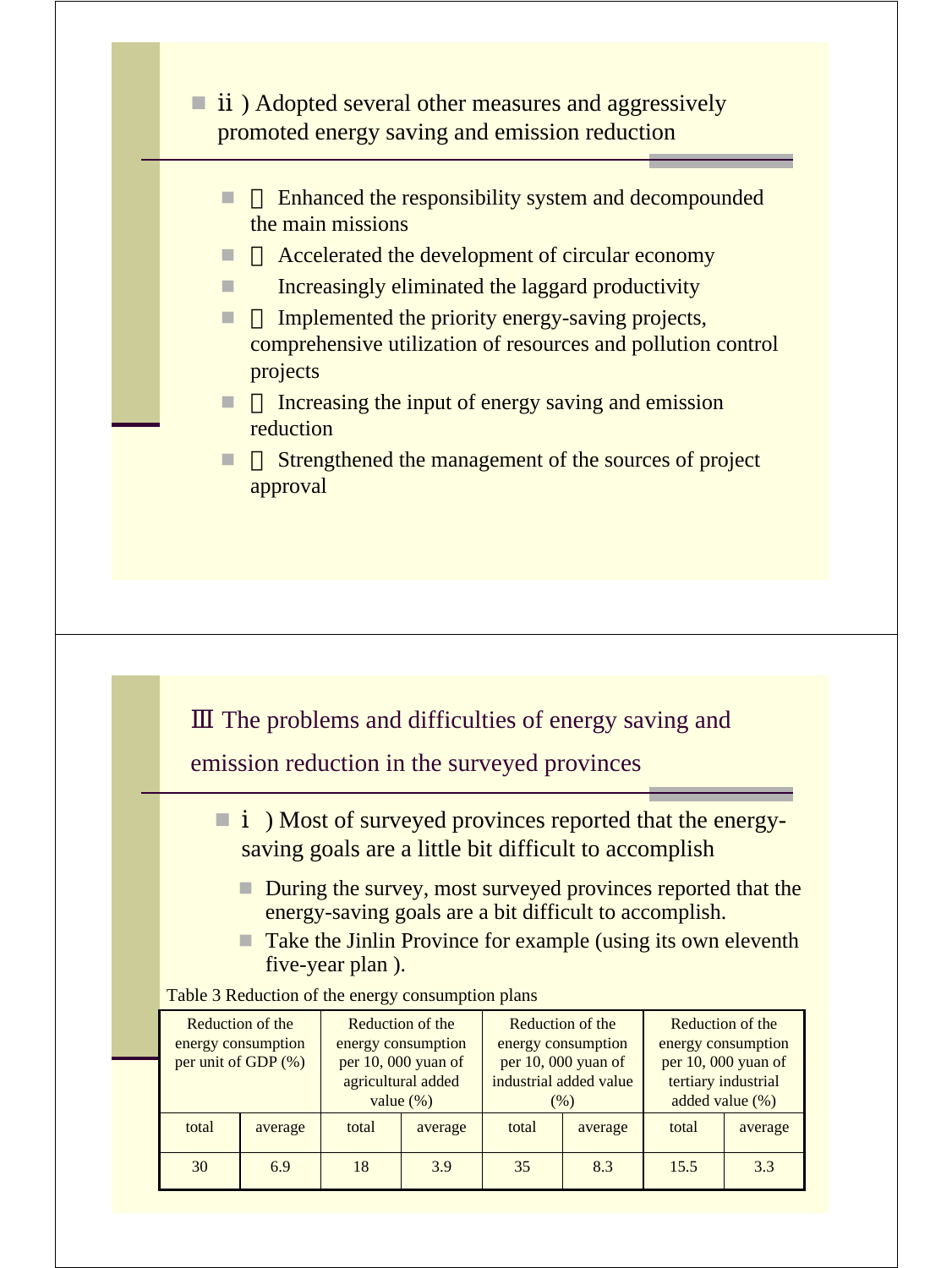- $\blacksquare$ ) It is difficult to adjust the industrial structure, which fundamentally restrict the accomplishment of the task of energy saving and emission reduction  $\Box$  The industrial structure adjustment is the essential factor of the task of energy saving and emission reduction.  $\Box$  Each surveyed province commonly report that it is very difficult to adjust the industrial structure and the adjustment can not be achieved in the short term. ■ Xinjiang, Gansu, Inner Mongolia have a resource dependent industrial structure, the major proportions of which are basic raw materials and heavy industry. Difficult for them to develop the industries with advanced technology and lower energy consumption. **T** The prices of energy are a bit lower, which make energy saving and emission reduction much more difficult  $\blacksquare$  The surveyed provinces generally report that the current lower energy prices can not reflect the situation of resource
	- scarcity, market demand and supply and the cost of ecological damage and pollution control.
	- $\Box$  The energy consumption entities lack the full enthusiasm and driven forces of saving energy and comprehensively utilizing the resources and usually pursue the economic benefit only by resources and energy consumption.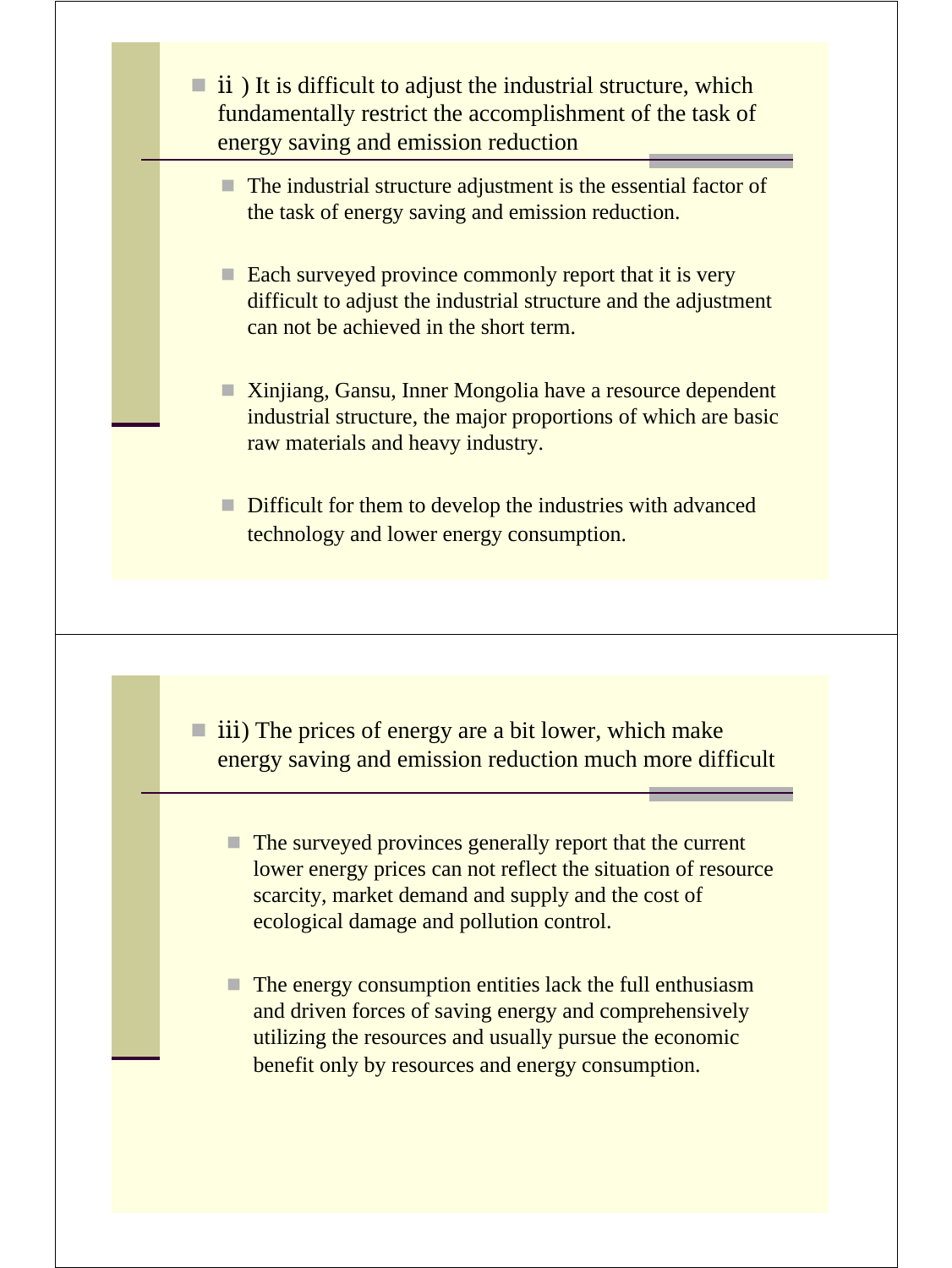

resources, material resources and financial power to carry out.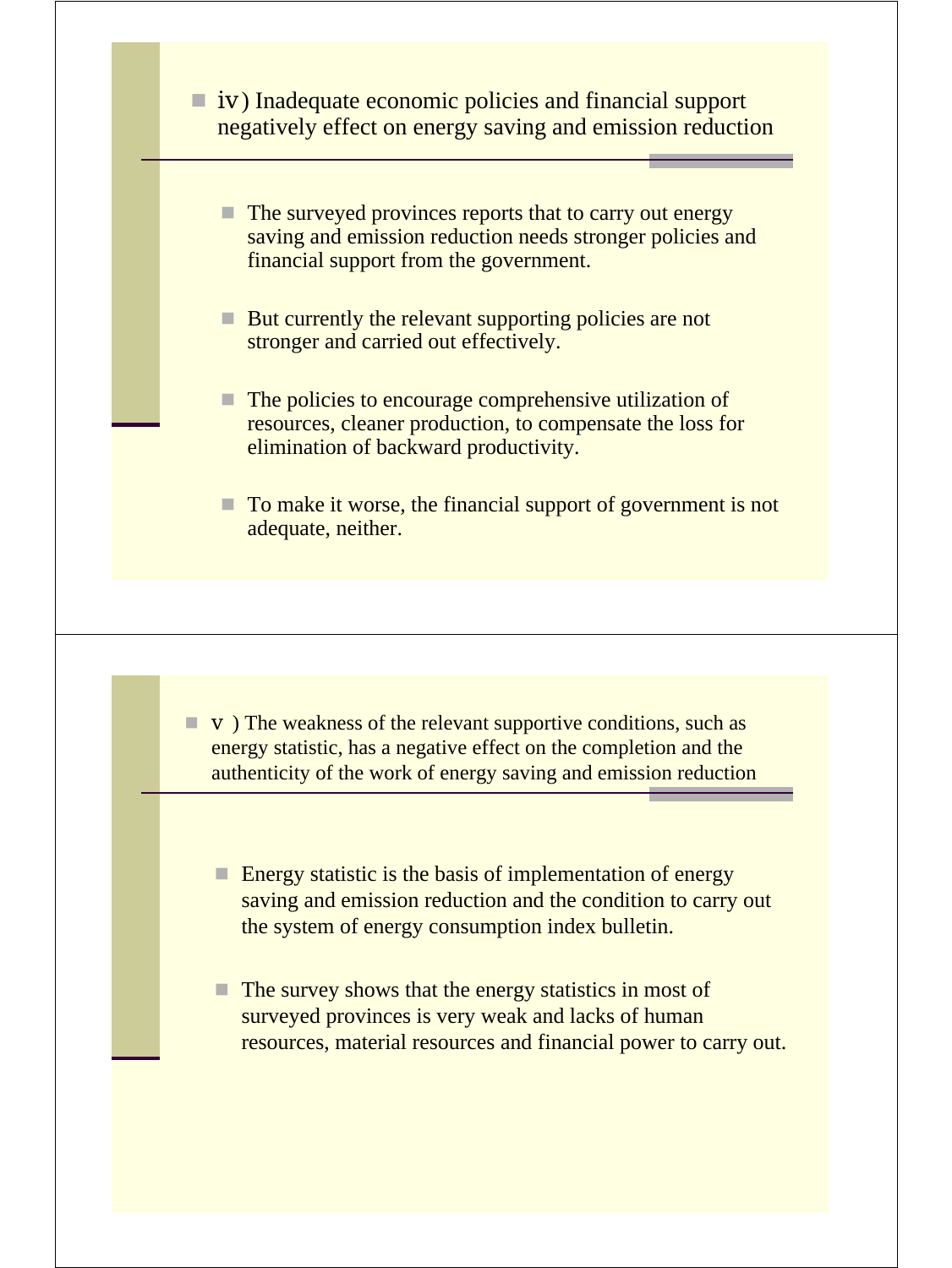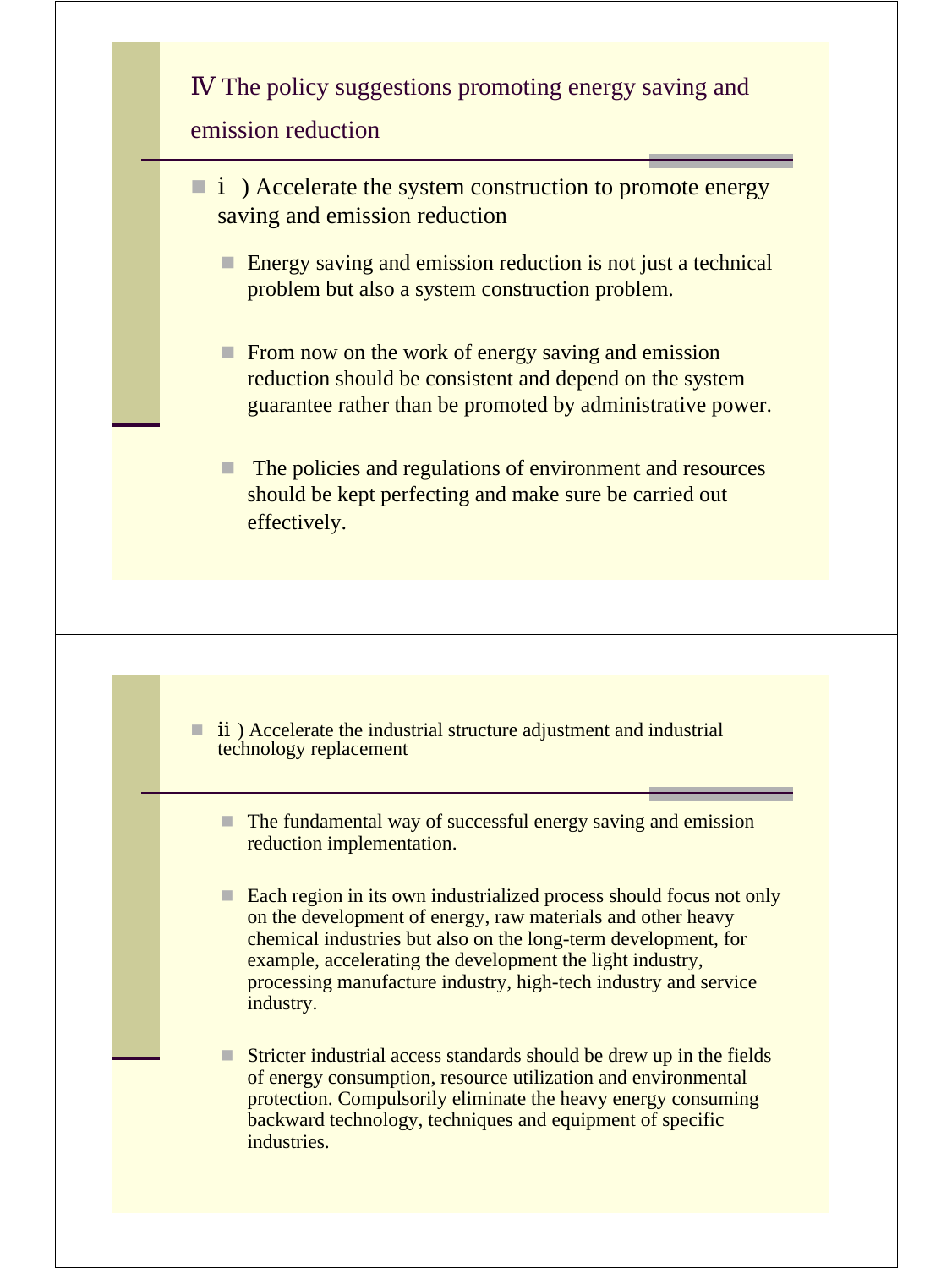**I.** ) More emphasis on taking economic measures to meet the goal of energy saving and emission reduction

- Economic policies and measures are the most direct and efficient means to encourage enterprises and individuals to save energy and reduce emission.
- $\Box$  For correcting the tendency to abuse resources and destroy environment, taking the cost of exploiting resources and the benefit of protecting environment into account, a series of fiscal and tax policies helpful to saving resources and protecting environment must be made to direct energy saving and emission reduction by the implicit hand of market.

**I** Strengthen the efforts on energy saving and emission reduction in important industries with a stricter control on the sources of pollution

- $\Box$  Control on the pollution sources is the key part of energy saving and emission reduction.
- $\Box$  Make sure that the new established projects and technical replacement projects on old enterprises meet with the standards of energy saving and environment protection.
- $\Box$  Measures taken includes the strict implementation of evaluation system of environment influence, aggregate control system of pollution emission based on environment capacity and environment access system, aiming to filter out the high energy-consumed and pollution-emitted projects.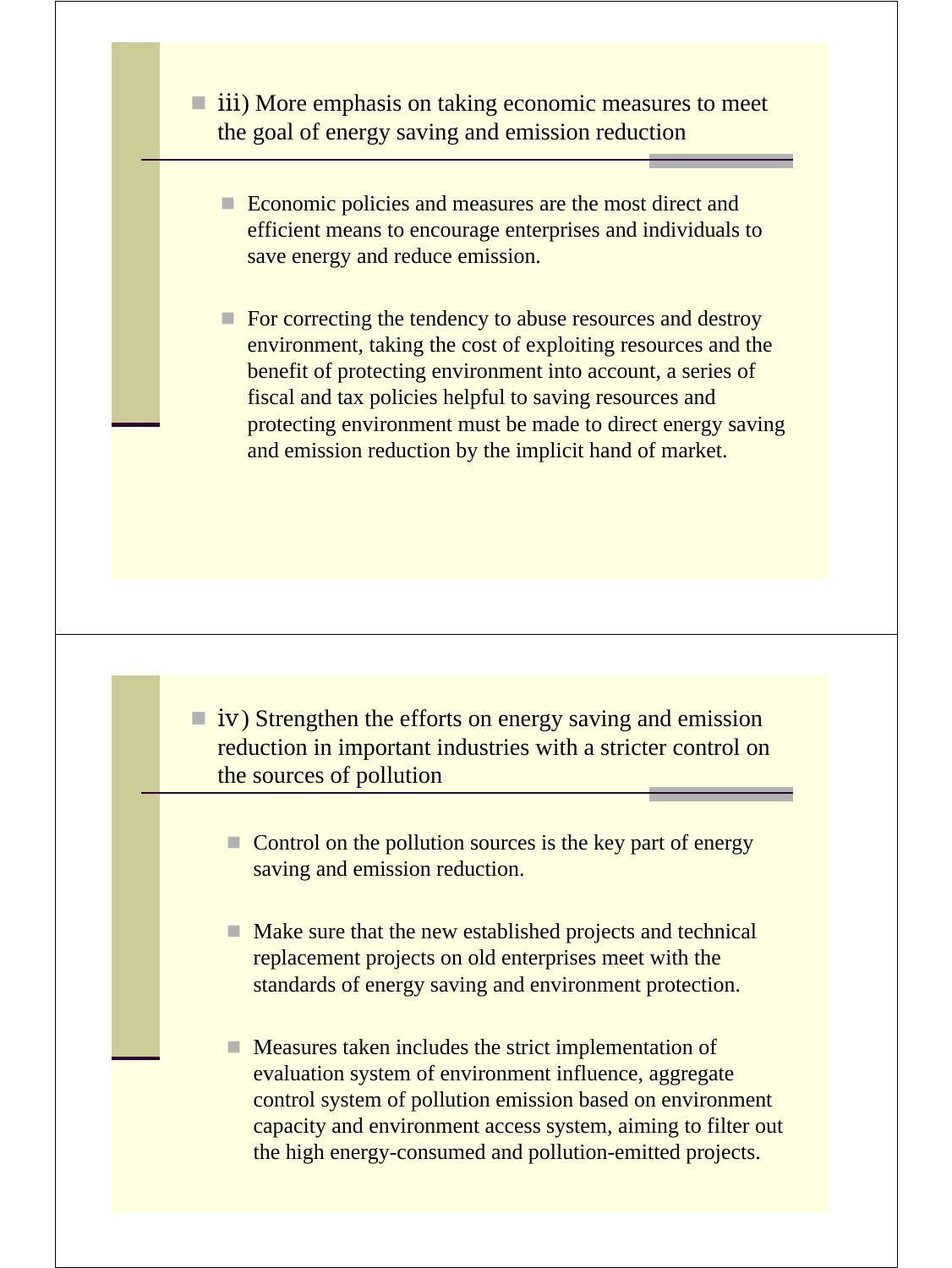- **Developing circular economy and forming a joint force** in energy saving and emission reduction
	- $\Box$  Developing circular economy is an important way to reach the target of energy saving and emission reduction, which is defined as exploring new ways of using resources comprehensively and cyclically and connecting economic development with resource saving and environment protecting.
	- The target of circular economic development must be included in domestic economic and social development planning, regional development planning and various planning in the specific fields.

**1** Adjust measures according to local conditions to complete the mission of energy saving and emission reduction

- $\Box$  Considering the large difference in the development between areas across the country, the specific situation of local provinces or cities, counties must be taken into consideration in setting the targets of energy saving and emission reduction, by estimating the demand and potential space for energy saving and emission reduction precisely.
- **Potential large discrepancy between set goal and realized** level must be avoided.

 $\Box$  Meanwhile, a single pervasive standard is also unscientific because of the diversity of the technological levels and development stages in various firms in various industries.